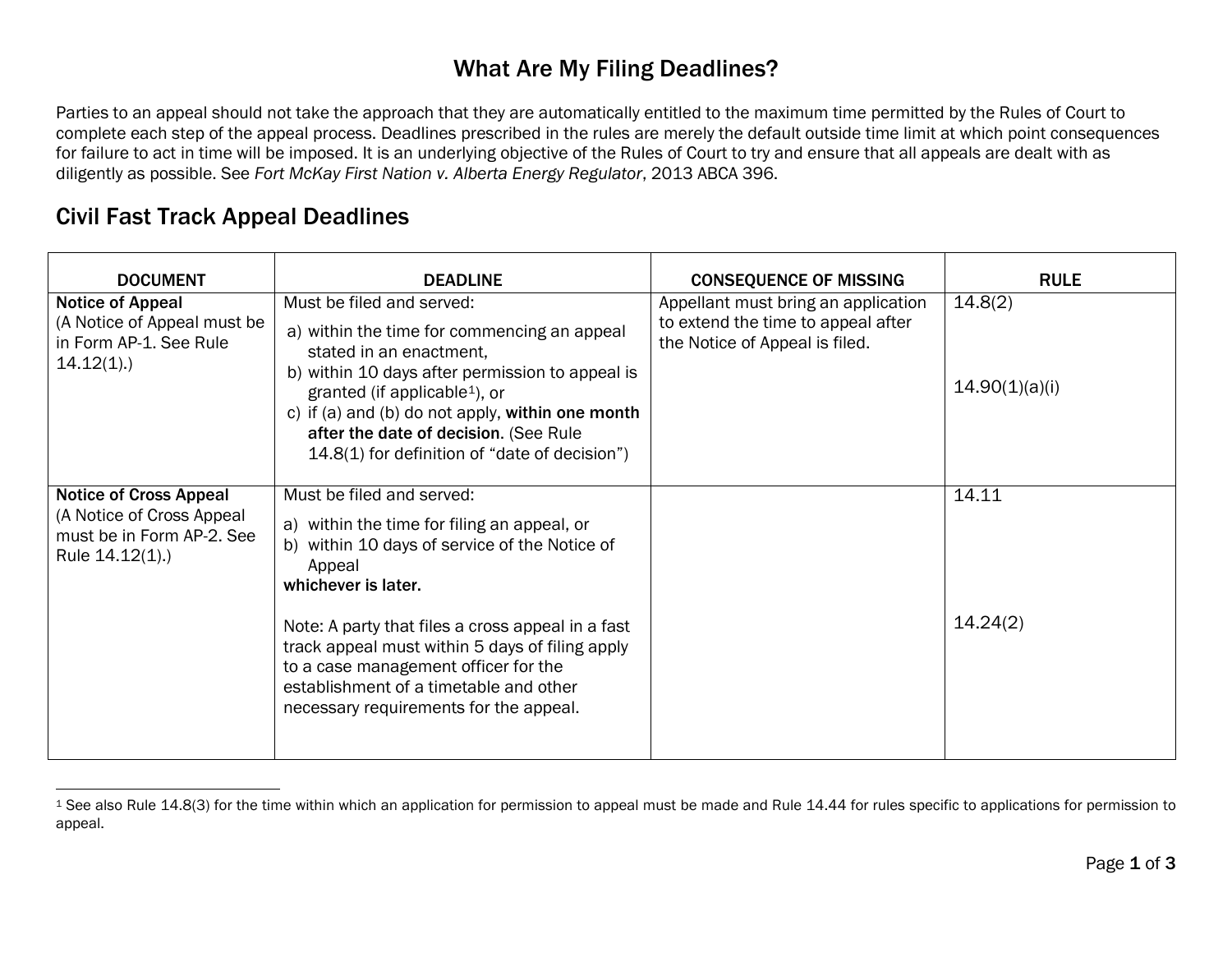| <b>DOCUMENT</b>                                                                                                                        | <b>DEADLINE</b>                                                                                                                                                                                                                                                                                                                                                           | <b>CONSEQUENCE OF MISSING</b>                                                                                                                                                                                                   | <b>RULE</b>                                                                                                   |
|----------------------------------------------------------------------------------------------------------------------------------------|---------------------------------------------------------------------------------------------------------------------------------------------------------------------------------------------------------------------------------------------------------------------------------------------------------------------------------------------------------------------------|---------------------------------------------------------------------------------------------------------------------------------------------------------------------------------------------------------------------------------|---------------------------------------------------------------------------------------------------------------|
| <b>Transcripts &amp; Appeal</b><br>Record                                                                                              | Must be ordered or preparation commenced<br>within 10 days after filing the Notice of Appeal<br>and a copy of the order must be filed and<br>served on the respondent within 5 days after<br>ordering.<br>Must be filed and served:<br>a) immediately after they are prepared, and<br>b) not later than 1 month from the date on<br>which the Notice of Appeal was filed. | or the appeal will be struck                                                                                                                                                                                                    | 14.15(1)<br>14.17(1), 14.64(a)                                                                                |
|                                                                                                                                        |                                                                                                                                                                                                                                                                                                                                                                           | Unless otherwise ordered, a party is<br>not entitled to assess costs or<br>recover disbursements in respect of<br>a procedural step in which the party<br>has failed to comply with a deadline.                                 | 14.90(1)(a)(i)                                                                                                |
| Appellant's Factum,<br><b>Extracts of Key Evidence</b><br>and Book of Authorities                                                      | Must be filed and served before the earlier of:<br>a) 20 days after the Appeal Record is filed,<br>and<br>b) 2 months after the Notice of Appeal is filed.                                                                                                                                                                                                                | or the appeal will be struck<br>Unless otherwise ordered, a party is<br>not entitled to assess costs or<br>recover disbursements in respect of<br>a procedural step in which the party<br>has failed to comply with a deadline. | $14.24(1)(a) - Factor$<br>$14.27(3)$ - Extracts<br>$14.30(2)$ - Authorities<br>14.64(b)(ii)<br>14.90(1)(a)(i) |
| Respondent's Factum,<br><b>Extracts of Key Evidence</b><br>and Book of Authorities (or<br>letter of intention not to file<br>a factum) | Must be filed and served before the earlier of:<br>a) one month after service of the appellant's<br>factum, and<br>b) 10 days before the opening day of the<br>sittings at which the appeal is scheduled to<br>be heard.                                                                                                                                                  | or the respondent will not be<br>permitted to present oral argument<br>unless the panel orders otherwise.<br>Unless otherwise ordered, a party is                                                                               | $14.24(1)(b) - Factor$<br>$14.27(3)$ - Extracts<br>$14.30(2)$ - Authorities<br>14.23(3)                       |